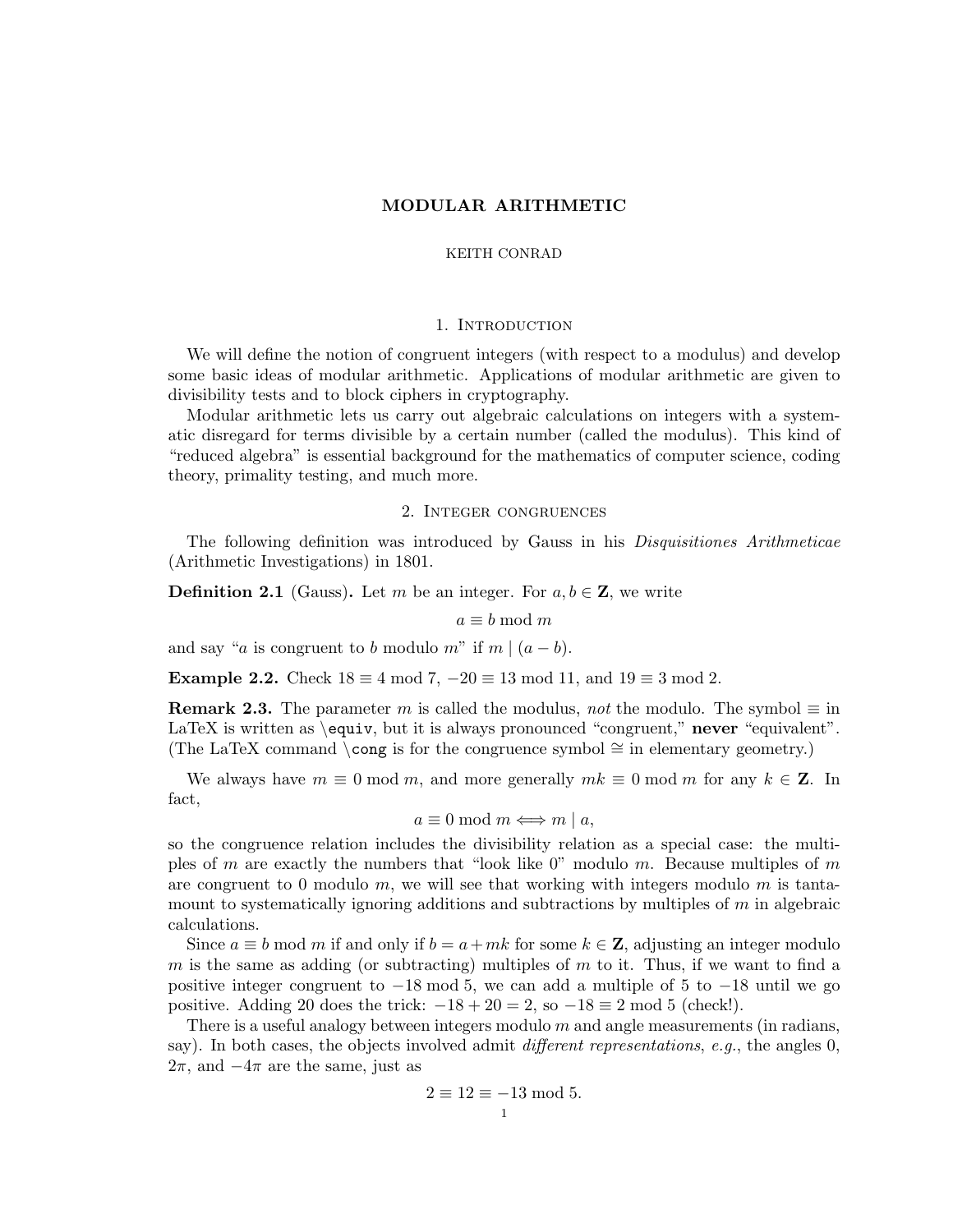Every angle can be put in "standard" form as a real number in the interval  $[0, 2\pi)$ . There is a similar convention for the "standard" representation of an integer modulo  $m$  using remainders, as follows.

<span id="page-1-0"></span>**Theorem 2.4.** Let  $m \in \mathbb{Z}$  be a nonzero integer. For each  $a \in \mathbb{Z}$ , there is a unique r with  $a \equiv r \mod m$  and  $0 \leq r < |m|$ .

*Proof.* Using division with remainder in **Z**, there are q and r in **Z** such that

$$
a = mq + r, \qquad 0 \le r < |m|.
$$

Then  $m \mid (a - r)$ , so  $a \equiv r \mod m$ .

To show r is the unique number in the range  $\{0, 1, \ldots, |m| - 1\}$  that is congruent to a mod  $m$ , suppose two numbers in this range work:

$$
a \equiv r \bmod m, \quad a \equiv r' \bmod m,
$$

where  $0 \leq r, r' < |m|$ . Then we have

$$
a = r + mk, \quad a = r' + m\ell
$$

for some k and  $\ell$  in **Z**, so the remainders r and r' have difference

$$
r - r' = m(\ell - k).
$$

This is a multiple of m, and the bounds on r and r' tell us  $|r - r'| < |m|$ . A multiple of m has absolute value less than |m| only if it is 0, so  $r - r' = 0$ , which means  $r' = r$ .

**Example 2.5.** Taking  $m = 2$ , every integer is congruent modulo 2 to exactly one of 0 and 1. Saying  $n \equiv 0 \mod 2$  means  $n = 2k$  for some integer k, so n is even, and saying  $n \equiv 1 \mod 2$ means  $n = 2k + 1$  for some integer k, so n is odd. We have  $a \equiv b \mod 2$  precisely when a and b have the *same parity*: both are even or both are odd.

Example 2.6. Every integer is congruent mod 4 to exactly one of 0, 1, 2, or 3. Congruence mod 4 is a refinement of congruence mod 2: even numbers are congruent to 0 or 2 mod 4 and odd numbers are congruent to 1 or 3 mod 4. For instance,  $10 \equiv 2 \mod 4$  and  $19 \equiv 3 \mod 4$ .

Congruence mod 4 is related to Master Locks. Every combination on a Master Lock is a triple of numbers  $(a, b, c)$  where a, b, and c vary from 0 to 39. Each number has 40 choices, with  $b \neq a$  and  $c \neq b$  (perhaps  $c = a$ ). This means the number of combinations could be up to  $40 \cdot 39^2 = 60840$ , but in fact the true number of combinations is a lot smaller: every combination has  $c \equiv a \mod 4$  and  $b \equiv a + 2 \mod 4$ , so once some number in a combination is known the other two numbers are each limited to 10 choices (among the 40 numbers in  $\{0, 1, \ldots, 39\}$  exactly 10 will be congruent to a particular value mod 4). Thus the real number of Master Lock combinations is  $40 \cdot 10^2 = 4000$ .

**Example 2.7.** Every integer is congruent modulo 7 to exactly one of  $0, 1, 2, \ldots, 6$ . The choice is the remainder when the integer is divided by 7. For instance,  $20 \equiv 6 \mod 7$  and  $-32 \equiv 3 \mod 7$ .

**Definition 2.8.** We call  $\{0, 1, 2, \ldots, |m| - 1\}$  the *standard* representatives for integers modulo m.

In practice  $m > 0$ , so the standard representatives modulo m are  $\{0, 1, 2, \ldots, m-1\}$ . In fact, congruence modulo m and modulo  $-m$  are the same relation (just look back at the definition), so usually we never talk about negative moduli. Nevertheless, Theorem [2.4](#page-1-0) is stated for any modulus  $m \neq 0$  for completeness.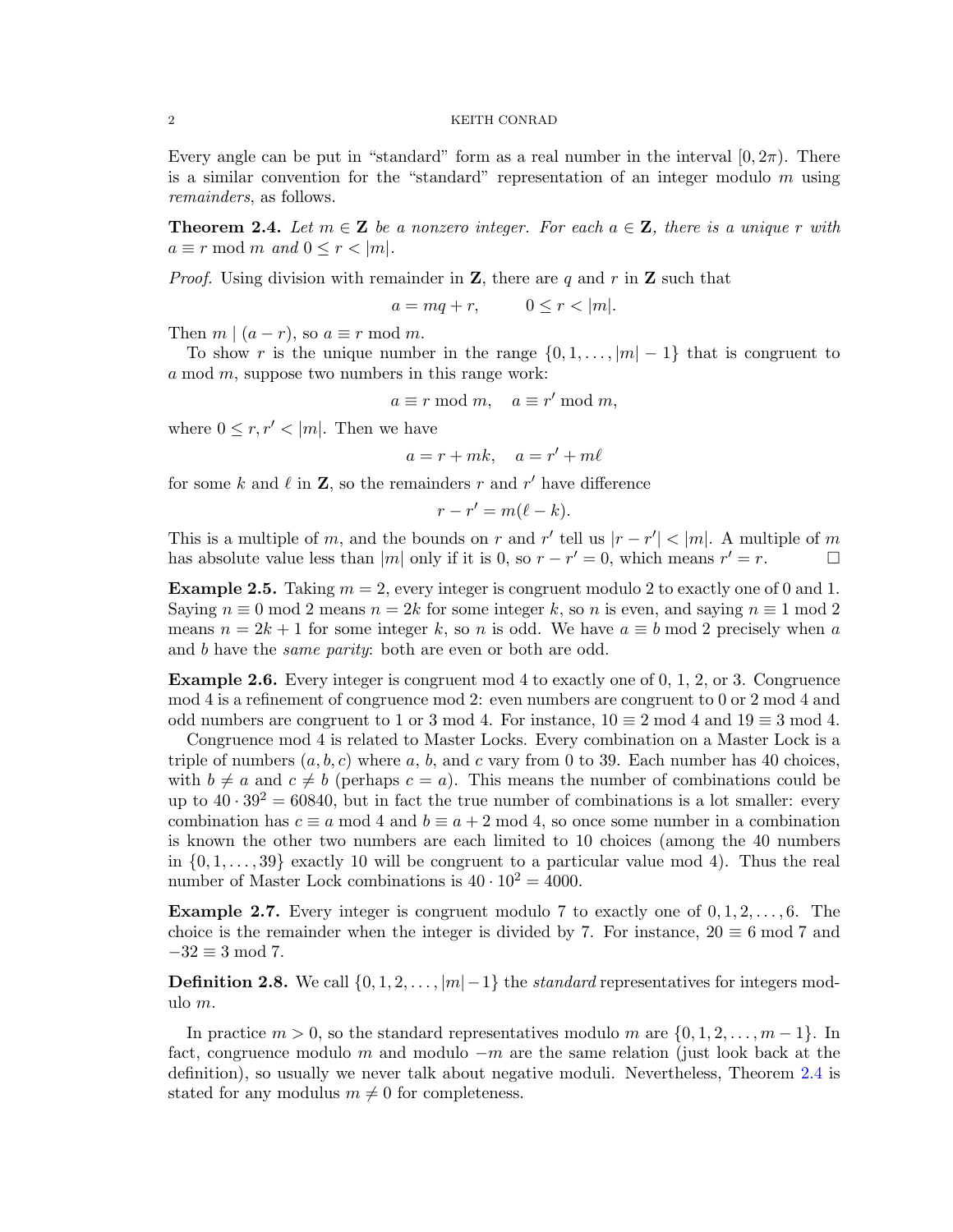By Theorem [2.4,](#page-1-0) there are  $|m|$  incongruent integers modulo m. We can represent each integer modulo  $m$  by one of the standard representatives, just like we can write any fraction in a reduced form. There are many other representatives which could be used, however, and this will be important in the next section.

## 3. Modular Arithmetic

When we add and multiply fractions, we can change the representation (that is, use a different numerator and denominator) and the results are the same. We will meet a similar idea with addition and multiplication modulo m.

**Theorem 3.1.** If  $a \equiv b \mod m$  and  $b \equiv c \mod m$  then  $a \equiv c \mod m$ .

*Proof.* By hypothesis,  $a - b = mk$  and  $b - c = m\ell$  for some integers k and  $\ell$ . Adding the equations,  $a - c = m(k + \ell)$  and  $k + \ell \in \mathbb{Z}$ , so  $a \equiv c \mod m$ .

This result is called transitivity of congruences. We will usually use it without comment in our calculations below.

The following theorem is the key algebraic feature of congruences in **Z**: they behave well under addition and multiplication.

<span id="page-2-0"></span>**Theorem 3.2.** If  $a \equiv b \mod m$  and  $c \equiv d \mod m$ , then

 $a + c \equiv b + d \mod m$  and  $ac \equiv bd \mod m$ .

*Proof.* We want to show  $(a + c) - (b + d)$  and  $ac - bd$  are multiples of m. Write  $a = b + mk$ and  $c = d + m\ell$  for k and  $\ell$  in **Z**. Then

$$
(a + c) - (b + d) = a - b + c - d = m(k + \ell),
$$

so  $a + c \equiv b + d \mod m$ . For multiplication,

$$
ac - bd = (b + mk)(d + m\ell) - bd
$$
  
=  $m(kd + bk + mk\ell),$ 

so  $ac \equiv bd \mod m$ .

**Example 3.3.** Check  $11 \equiv 5 \mod 6$ ,  $-2 \equiv 4 \mod 6$ , and  $11 \cdot (-2) \equiv 5 \cdot 4 \mod 6$ .

**Example 3.4.** What is the standard representative for  $17<sup>2</sup>$  mod 19? You could compute  $17^2 = 289$  and then divide 289 by 19 to find a remainder of 4, so  $17^2 \equiv 4 \mod 19$ . Another way is to notice  $17 \equiv -2 \mod 19$ , so  $17^2 \equiv (-2)^2 \equiv 4 \mod 19$ . That was quicker, and it illustrates the meaning of multiplication being independent of the choice of representative. Sometimes one representative can be more convenient than another.

**Example 3.5.** If we want to compute  $10^4$  mod 19, compute successive powers of 10 but reduce modulo 19 each time the answer exceeds 19: using the formula  $10^k = 10 \cdot 10^{k-1}$  and writing  $\equiv$  for congruence modulo 19,

$$
10^1 = 10
$$
,  $10^2 = 100 \equiv 5$ ,  $10^3 = 10 \cdot 5 = 50 \equiv 12$ ,  $10^4 = 10 \cdot 12 = 120 \equiv 6$ .

Thus  $10^4 \equiv 6 \mod 19$ . Theorem [3.2](#page-2-0) says this kind of procedure leads to the right answer, since multiplication modulo 19 is independent of the choice of representatives, so we can always replace a larger integer with a smaller representative of it modulo 19 without affecting the results of (further) algebraic operations modulo 19.

<span id="page-2-1"></span>**Corollary 3.6.** If  $a \equiv b \mod m$  and  $k \in \mathbb{Z}^+$  then  $a^k \equiv b^k \mod m$ .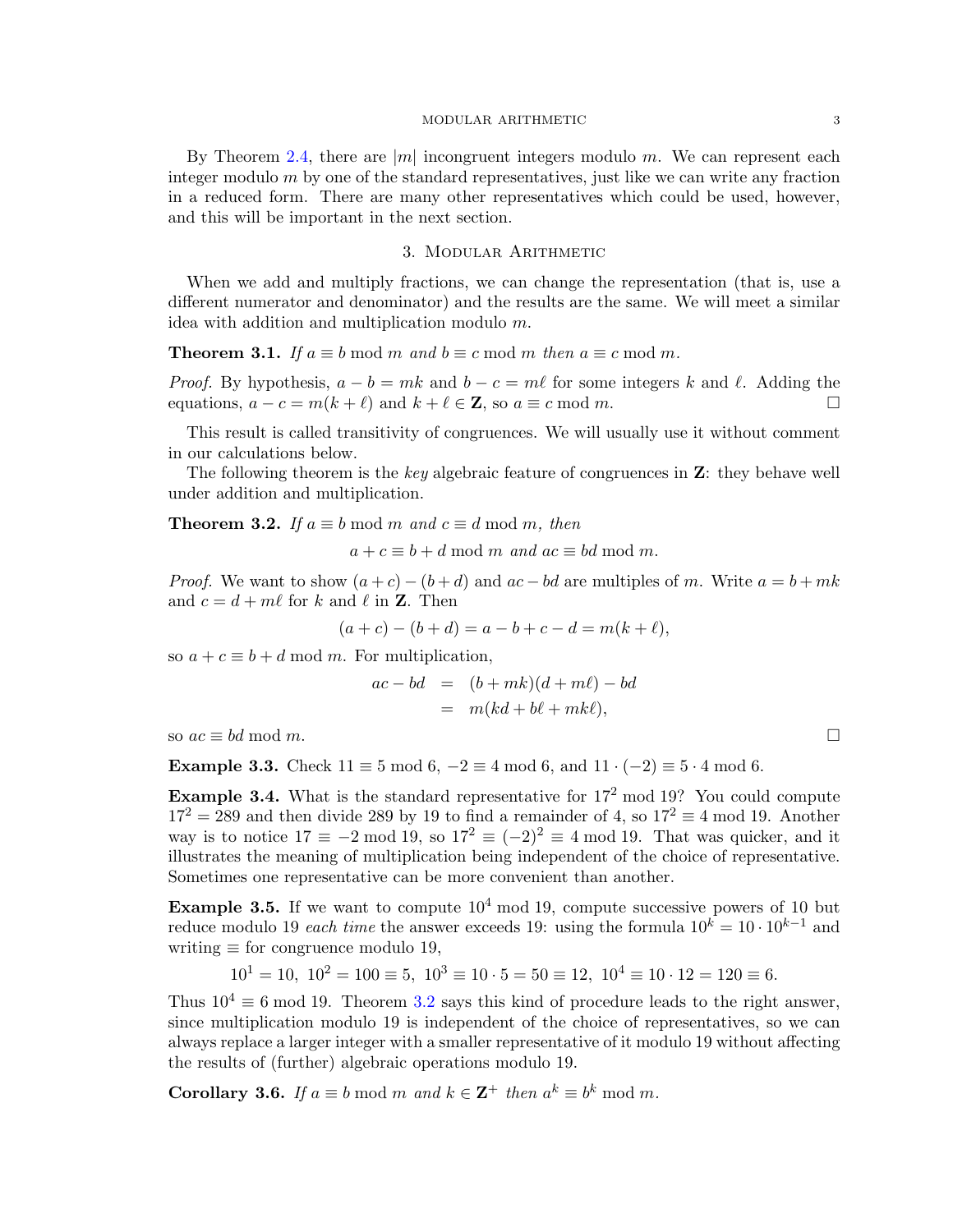*Proof.* This follows from the second congruence in Theorem [3.2](#page-2-0) using induction on k. Details are left to the reader.

**Remark 3.7.** Do not try to extend Corollary [3.6](#page-2-1) to fractional exponents until you have much more experience in modular arithmetic. Extracting roots is *not* repeated multiplication, and extracting roots in modular arithmetic could be undefined or have unexpected behavior compared with your experience extracting roots in R.

For example, in **R** all positive numbers are perfect squares, but  $x^2 \equiv 2 \mod 5$  has no solution (that is, no integer  $x$  satisfies that congruence). Positivity is really a meaningless concept mod m: every integer is congruent to a positive integer and a negative integer mod  $m$  (just add and subtract a suitably large multiple of  $m$  to the integer). There is no good notion of ordering mod m.

In **R** you know  $x^2 = y^2 \Rightarrow x = \pm y$ , but it is *false* that  $a^2 \equiv b^2 \mod m \Rightarrow a \equiv \pm b \mod m$ in general. Consider  $4^2 \equiv 1^2 \mod 15$  with  $4 \not\equiv \pm 1 \mod 15$ .

In **R** you are used to  $x^3 = y^3 \Rightarrow x = y$ . But  $2^3 \equiv 1^3 \mod 7$  and  $2 \not\equiv 1 \mod 7$ .

When we add and multiply modulo  $m$ , we are carrying out *modular arithmetic*.

That addition and multiplication can be carried out on integers modulo  $m$  without having the answer change (modulo  $m$ ) if we replace an integer by a congruent integer is similar to other computations in mathematics. In elementary school, you learned that addition and multiplication of fractions is independent of the particular choice of numerator and denominator for the fractions, e.g.,  $1/2 + 3/5 = 11/10$  and  $2/4 + 9/15 = 66/60 = 11/10$ . In calculus, the formula  $\int_a^b f(x) dx = F(b) - F(a)$  for definite integrals is independent of the choice of antiderivative  $F(x)$  for  $f(x)$ : any two antiderivatives for  $f(x)$  on [a, b] differ by a constant, so the difference  $F(b) - F(a)$  doesn't change if we change  $F(x)$  to another antiderivative of  $f(x)$ :  $(F(b) + C) - (F(a) + C) = F(b) - F(a)$ .

**Definition 3.8.** The set of integers modulo  $m$  under addition and multiplication is denoted  $\mathbf{Z}/(m)$ .

Other notations you may meet for  $\mathbf{Z}/(m)$  are  $\mathbf{Z}_m$  and  $\mathbf{Z}/m\mathbf{Z}$ .

**Example 3.9.** Here are the elements of  $\mathbf{Z}/(5)$ :

$$
\{\ldots, -15, -10, -5, \mathbf{0}, 5, 10, 15, \ldots\},
$$
  

$$
\{\ldots, -14, -9, -4, \mathbf{1}, 6, 11, 16, \ldots\},
$$
  

$$
\{\ldots, -13, -8, -3, \mathbf{2}, 7, 12, 17, \ldots\},
$$
  

$$
\{\ldots, -12, -7, -2, \mathbf{3}, 8, 13, 18, \ldots\},
$$
  

$$
\{\ldots, -11, -6, -1, \mathbf{4}, 9, 14, 19, \ldots\}.
$$

These five sets each consist of all the integers congruent to each other modulo 5, so each set is called a congruence class (modulo 5). In practice we often use one representative from each congruence class to stand for the whole congruence class. In bold type is one set of representatives for the congruence classes modulo  $5$  – the choice 0, 1, 2, 3, and  $4$  – which is the standard one. Another set of representatives is 5, 6,  $-3$ , 18, and  $-6$  (since  $5 \equiv 0 \mod 5$ ,  $6 \equiv 1 \mod 5, -3 \equiv 2 \mod 5, \text{ and so on}.$ 

Different integers in the same congruence class are analogous to different real numbers (like  $\pi$  and  $3\pi$ ) representing the same angle. They're different ways of representing the "same thing," except you've known about angles long enough that you are comfortable thinking of  $\pi$  and  $3\pi$  as "the same" in the setting of angles even though they are not the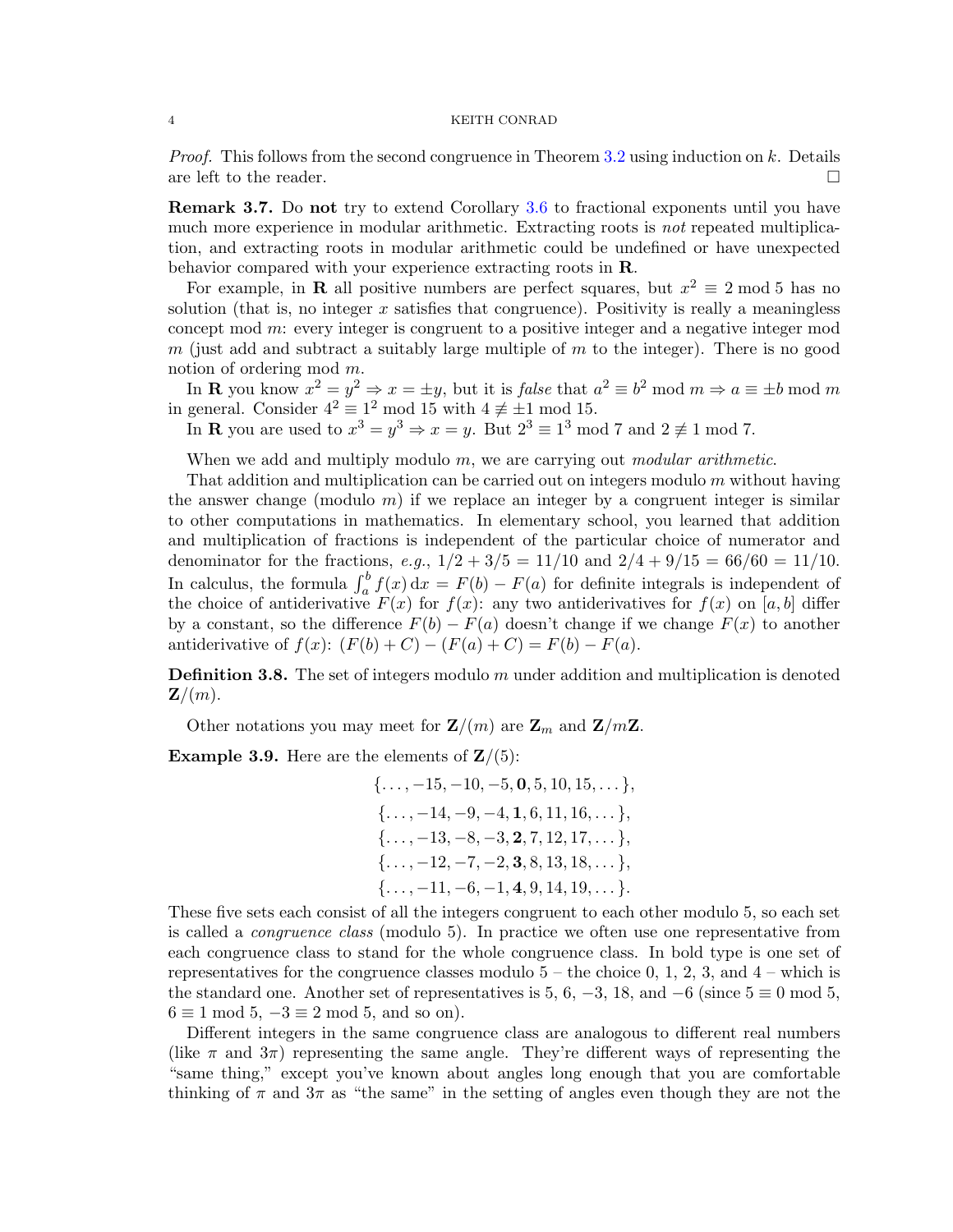same as real numbers. We need to think this way about congruence classes: as integers 1 and 6 are not the same but they become the same when we think modulo 5.

### <span id="page-4-1"></span>4. First application: Divisibility tests

A basic application of modular arithmetic is the explanation of divisibility tests in terms of digits. We will look at three such tests. They describe when a positive integer  $n$  is divisible by certain numbers in terms of its base 10 expansion

(4.1) 
$$
n = c_k 10^k + c_{k-1} 10^{k-1} + \dots + c_1 \cdot 10 + c_0,
$$

where  $0 \le c_i \le 9$ . For example,  $n = 7405$  has  $c_3 = 7$ ,  $c_2 = 4$ ,  $c_1 = 0$ , and  $c_0 = 5$ .

<span id="page-4-0"></span>**Theorem 4.1.** The number n is divisible by 3 if and only if the sum of its digits  $\sum_{i=0}^{k} c_i$ is divisible by 3.

*Proof.* To say n is divisible by 3 is the same as saying  $n \equiv 0 \mod 3$ . Thus, we will show  $n \equiv 0 \mod 3$  if and only if  $\sum_{i=0}^{k} c_i \equiv 0 \mod 3$ .

The key point is this:  $10 \equiv 1 \mod 3$ . Multiplying both sides of this congruence by themselves,  $10^2 \equiv 1^2 \mod 3$ , so  $10^2 \equiv 1 \mod 3$ . In the same way,  $10^i \equiv 1 \mod 3$  for all  $i \geq 0$ by induction. Then

$$
c_k 10^k + c_{k-1} 10^{k-1} + \dots + c_1 \cdot 10 + c_0 \equiv c_k + c_{k-1} + \dots + c_1 + c_0 \mod 3
$$

since each  $10^i$  can be replaced with 1 when we work mod 3. Since 3 | *n* if and only if  $n \equiv 0 \mod 3$ , which is equivalent to  $\sum_{i=0}^{k} c_i \equiv 0 \mod 3$ , n being divisible by 3 is equivalent to the sum of the digits of n being divisible by 3.

**Example 4.2.** Let  $n = 84435$ . The sum of the digits is  $8 + 4 + 4 + 3 + 5 = 24$ , which is divisible by 3, so  $84435$  is divisible by 3. Indeed,  $84435 = 3 \cdot 28145$ .

**Theorem 4.3.** The number n is divisible by 9 if and only if the sum of its digits  $\sum_{i=0}^{k} c_i$ is divisible by 9.

Proof. The only important property of 3 in the proof of Theorem [4.1](#page-4-0) was the condition  $10 \equiv 1 \mod 3$ . Since  $10 \equiv 1 \mod 9$  too, we get the same test for divisibility by 9 as we did for divisibility by 3, with the same proof.  $\square$ 

**Example 4.4.** Again taking  $n = 84435$ , the sum of the digits is 24, which is not divisible by 9, so n is not divisible by 9 either. In fact,  $84435$  leaves a remainder of 6 when divided by 9:  $84435 = 9 \cdot 9381 + 6$ .

**Theorem 4.5.** The number  $n$  is divisible by 11 if and only if the alternating sum of its digits  $\sum_{i=0}^{k} (-1)^{i} c_i$  is divisible by 11.

*Proof.* We know n is divisible by 11 if and only if  $n \equiv 0 \mod 11$ . Write n as in [\(4.1\)](#page-4-1). Since  $10 \equiv -1 \mod 11$ , we can rewrite the base 10 expansion of n, viewed modulo 11, as

$$
n \equiv c_k(-1)^k + c_{k-1}(-1)^{k-1} + \cdots + c_1(-1) + c_0 \mod 11.
$$

This is the alternating sum of the digits, so  $n \equiv 0 \mod 11$  if and only if the alternating sum of the digits is  $\equiv 0 \mod 11$ , which means the alternating sum is divisible by 11.  $□$ 

**Example 4.6.** If  $n = 84d35$ , which digit d permits  $11 \mid n$ ? We need  $8 - 4 + d - 3 + 5 \equiv$ 0 mod 11, or equivalently  $6 + d \equiv 0 \mod 11$ . Then  $d \equiv 5 \mod 11$ , so we need  $d = 5$  since d is a decimal digit. Thus 84535 is a multiple of 11. As an explicit check,  $84535 = 11 \cdot 7685$ .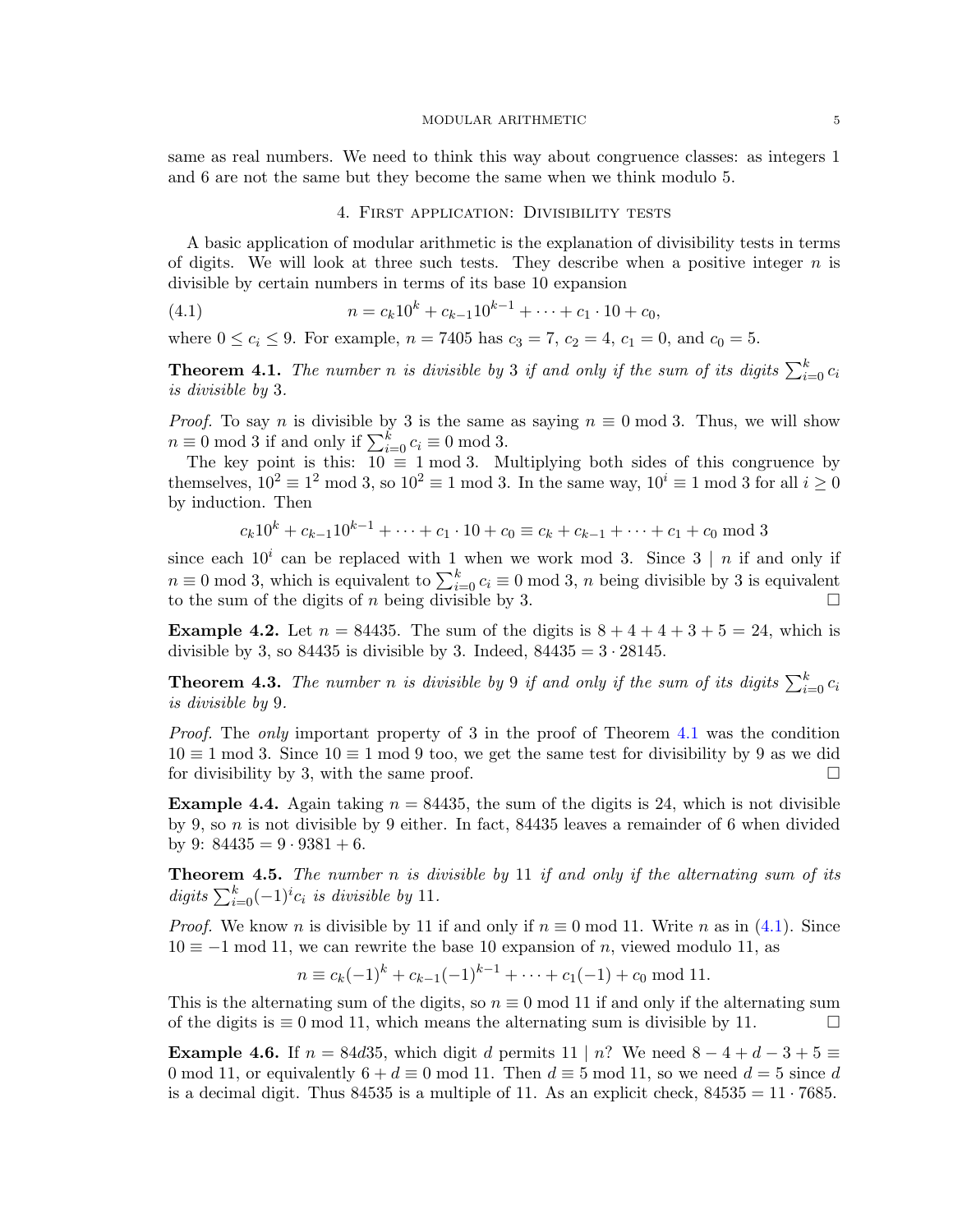# 5. SOLVING EQUATIONS IN  $\mathbf{Z}/(m)$

In school you learned how to solve polynomial equations like  $2x+3=8$  or  $x^2-3x+1=0$ by the "rules of algebra": cancellation (if  $a \neq 0$  and  $ax = ay$  then  $x = y$ ), equals plus equals are equal, and so on. When an equation has no simple formula for its solutions, you might graph the equation and estimate the solution numerically. This is all in the setting of equations over the real numbers.

We can also try to solve polynomial equations in modular arithmetic, counting solutions as different if they are incongruent to each other. We will focus on the simplest case of a linear congruence  $ax \equiv b \mod m$ . Already in this case we will meet some phenomena with no parallel in the case of a real linear equation (Examples [5.2](#page-5-0) and [5.3](#page-5-1) below).

<span id="page-5-2"></span>**Example 5.1.** Let's try to solve a linear congruence: find a solution to  $8x \equiv 1 \mod 11$ . If there is an answer, it can be represented by one of  $0, 1, 2, \ldots, 10$ , so we can just run through the possibilities:

| $x \mod 11$   0 1 2 3 4 5 6 7 8 9 10 |  |  |  |  |  |  |
|--------------------------------------|--|--|--|--|--|--|
| $8x \mod 11$ 0 8 5 2 10 7 4 1 9 6 3  |  |  |  |  |  |  |

The only solution is 7 mod 11:  $8 \cdot 7 = 56 \equiv 1 \mod 11$ . This means 7 and 8 are multiplicative inverses in  $\mathbf{Z}/(11)$ .

This problem concerns finding an inverse for 8 modulo 11. We can find multiplicative inverses for every nonzero element of  $\mathbf{Z}/(11)$ :

$$
\begin{array}{c|cccccccccccc}\nx & 1 & 2 & 3 & 4 & 5 & 6 & 7 & 8 & 9 & 10 \\
\hline\nx^{-1} & 1 & 6 & 4 & 3 & 9 & 2 & 8 & 7 & 5 & 10\n\end{array}
$$

Check in each case that the product of the numbers in each column is 1 in  $\mathbf{Z}/(11)$ .

<span id="page-5-0"></span>**Example 5.2.** Find a solution to  $8x \equiv 1 \mod 10$ . We run through the standard representatives for  $\mathbf{Z}/(10)$ , and find no answer:

$$
\begin{array}{c|cccccccccccc}\nx & 0 & 1 & 2 & 3 & 4 & 5 & 6 & 7 & 8 & 9 \\
\hline\n8x & 0 & 8 & 6 & 4 & 2 & 0 & 8 & 6 & 4 & 2\n\end{array}
$$

In retrospect, we can see a priori why there shouldn't be an answer. If  $8x \equiv 1 \text{ mod } 10$  for some integer  $x$ , then we can lift the congruence up to  $\mathbf Z$  in the form

$$
8x + 10y = 1
$$

for some  $y \in \mathbb{Z}$ . But this is absurd: 8x and 10y are even, so the left side is a multiple of 2 but the right side is not.

<span id="page-5-1"></span>**Example 5.3.** The linear congruence  $6x + 1 \equiv 4 \mod 15$  has three solutions! In the following table we can see the solutions are 3, 8, and 13:

| $x$      | 0 | 1 | 2  | 3 | 4  | 5 | 6 | 7  | 8 | 9  | 10 | 11 | 12 | 13 | 14 |
|----------|---|---|----|---|----|---|---|----|---|----|----|----|----|----|----|
| $6x + 1$ | 1 | 7 | 13 | 4 | 10 | 1 | 7 | 13 | 4 | 10 | 1  | 7  | 13 | 4  | 10 |

These examples show us that a linear congruence  $ax \equiv b \mod m$  doesn't have to behave like real linear equations: there may be no solutions or more than one solution. In particular, taking  $b = 1$ , we can't always find a multiplicative inverse for each nonzero element of  $\mathbf{Z}/(m)$ .

The obstruction to inverting  $8$  in  $\mathbb{Z}/(10)$  can be extended to other cases in the following way.

Theorem 5.4. For integers a and m, the following three conditions are equivalent:

• there is a solution x in **Z** to  $ax \equiv 1 \mod m$ ,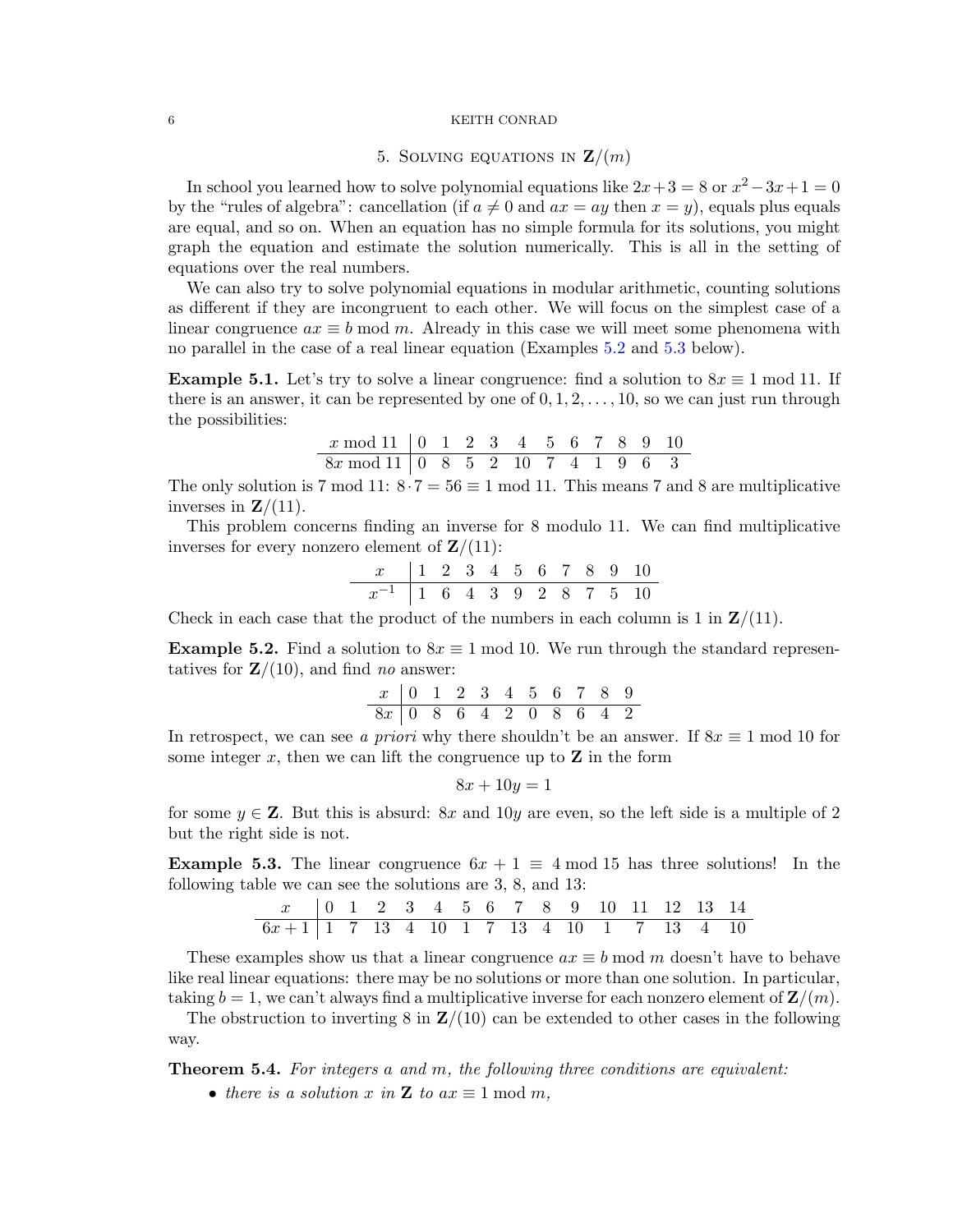- there are solutions x and y in **Z** to  $ax + my = 1$ ,
- a and m are relatively prime.

*Proof.* Suppose  $ax \equiv 1 \mod m$  for some  $x \in \mathbb{Z}$ . Then  $m \mid (1 - ax)$ , so there is some  $y \in \mathbb{Z}$ such that  $my = 1 - ax$ , so

$$
ax + my = 1.
$$

This equation implies a and m are relatively prime since any common factor of a and m divides  $ax + my$ . Finally, if a and m are relatively prime then by Bezout's identity (a consequence of back-substituting in Euclid's algorithm) we can write  $ax + my = 1$  for some x and y in **Z** and reducing both sides mod m implies  $ax \equiv 1 \mod m$ .

This explains Example [5.2,](#page-5-0) since 8 and 10 have a common factor of 2. Similarly, we see at a glance that there is no solution to  $3x \equiv 1 \mod 15$  (common factor of 3) or  $35x \equiv 1 \mod 77$ (common factor of 7).

**Example 5.5.** Since  $(8, 11) = 1$ , 8 has a multiplicative inverse in  $\mathbf{Z}/(11)$ . We found it by an exhaustive search in Example [5.1,](#page-5-2) but now we can do it by a more systematic approach:

$$
11 = 8 \cdot 1 + 3,
$$
  
\n
$$
8 = 3 \cdot 2 + 2,
$$
  
\n
$$
3 = 2 \cdot 1 + 1,
$$

so

$$
1 = 3-2
$$
  
= 3 - (8 - 3 \cdot 2)  
= 3 \cdot 3 - 8  
= 3 \cdot (11 - 8) - 8  
= 3 \cdot 11 - 8 \cdot 4.

Reducing the equation  $1 = 3 \cdot 11 - 8 \cdot 4$  modulo 11,

 $8(-4) \equiv 1 \mod 11$ .

The inverse of 8 in  $\mathbb{Z}/(11)$  is  $-4$ , or equivalently 7.

To summarize: solving for x in the congruence  $ax \equiv 1 \mod m$  is equivalent to solving for integers x and y in the equation  $ax + my = 1$  (be sure you see why!), and the latter equation can be solved without any guesswork by reversing Euclid's algorithm on  $a$  and  $m$ when  $(a, m) = 1$ . If Euclid's algorithm shows  $(a, m) \neq 1$ , then there is no solution.

In the real numbers, every nonzero number has a multiplicative inverse. This is not generally true in modular arithmetic: if  $a \not\equiv 0 \mod m$  it need not follow that we can solve  $ax \equiv 1 \mod m$ . (For instance,  $4 \not\equiv 0 \mod 6$  and 4 mod 6 has no multiplicative inverse.) The correct test for invertibility in  $\mathbf{Z}/(m)$  is  $(a, m) = 1$ , which is generally stronger than  $a \not\equiv 0 \mod m$ . Although invertibility in  $\mathbf{Z}/(m)$  is usually not the same as being nonzero in  $\mathbf{Z}/(m)$ , there is an important case when these two ideas agree: m is prime.

<span id="page-6-0"></span>**Corollary 5.6.** For a prime number p, an integer a is invertible in  $\mathbf{Z}/(p)$  if and only if  $a \not\equiv 0 \bmod p$ .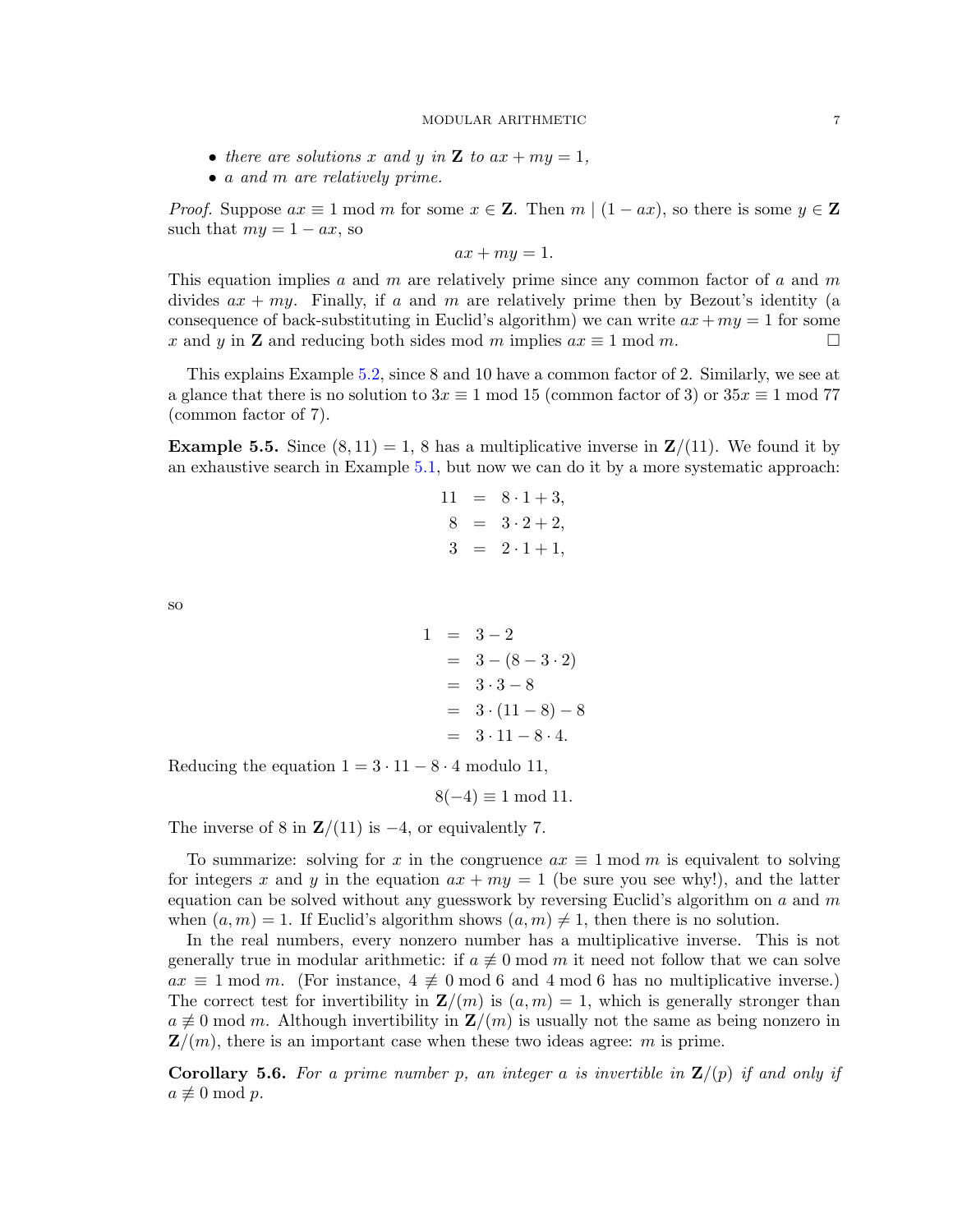*Proof.* If a mod p is invertible, then  $(a, p) = 1$ , so p does not divide a.

For the converse direction, suppose  $a \not\equiv 0 \mod p$ . We show  $(a, p) = 1$ . Since  $(a, p)$  is a (positive) factor of p, and p is prime,  $(a, p)$  is either 1 or p. (The proof would break down here if p were not prime.) Since p does not divide a,  $(a, p) \neq p$ , so  $(a, p) = 1$ . Therefore the congruence  $ax \equiv 1 \mod p$  has a solution.

The upshot of Corollary  $5.6$  is that our intuition from algebra over  $\bf{R}$  carries over quite well to algebra over  $\mathbf{Z}/(p)$ : every nonzero number has a multiplicative inverse in the system. This is not true of  $\mathbf{Z}/(m)$  for composite m, and that is why modular arithmetic in a composite modulus requires more care.

Why should we care about inverting integers in  $\mathbf{Z}/(m)$ ? (By "inverting" we always mean "inverting multiplicatively.") One reason is its connection to inverting matrices with entries in  $\mathbf{Z}/(m)$ . Given a square  $n \times n$  matrix A with entries in  $\mathbf{Z}/(m)$ , your experience with linear algebra in **R** may suggest a matrix with entries in  $\mathbf{Z}/(m)$  is invertible whenever its determinant is nonzero in  $\mathbf{Z}/(m)$ . But this is *false*.

<span id="page-7-0"></span>**Example 5.7.** We work with matrices having entries in  $\mathbf{Z}/(10)$ . Let  $A = \begin{pmatrix} 1 & 3 \\ 1 & 1 \end{pmatrix}$ . The determinant of A is  $-2 \equiv 8 \mod 10$ , so det  $A \not\equiv 0 \mod 10$ . However, there is no inverse for A as a mod 10 matrix. We can see why by contradiction. Suppose there is an inverse matrix, and call it B. Then  $AB \equiv \begin{pmatrix} 1 & 0 \\ 0 & 1 \end{pmatrix}$  mod 10. (Congruence of matrices means congruence of corresponding matrix entries on both sides.) Writing  $B = (\frac{x}{z} \frac{y}{t})$ , we compute AB to get  $\begin{array}{c} (x+3z, y+3t) \\ x+z, y+t \end{array}$  $(x+3z \ y+3t) \equiv \begin{pmatrix} 1 & 0 \\ 0 & 1 \end{pmatrix}$  mod 10. Then  $x + 3z \equiv 1 \text{ mod } 10$  and  $x + z \equiv 0 \text{ mod } 10$ . The second congruence says  $x \equiv -z \mod 10$ , and replacing x with  $-z$  in the first congruence yields  $2z \equiv 1 \mod 10$ . But that's absurd: 2z is even and 1 is odd, so  $2z \not\equiv 1 \mod 10$ . (Said differently, if  $2z \equiv 1 \mod 10$  then  $2z = 1 + 10y$  for some integer y, so  $2z - 10y = 1$ , but the left side is even and 1 is not even.)

As a real matrix, A is invertible and  $A^{-1} = \begin{pmatrix} -1/2 & 3/2 \\ 1/2 & -1/2 \end{pmatrix}$ . This inverse makes no sense if we try to reduce it modulo 10 (what is 1/2 mod 10?!?), and that suggests there should be a problem if we try to invert A as a mod 10 matrix.

Let's look at determinants behave in modular arithmetic. Suppose  $n \times n$  matrices A and B satisfy  $AB \equiv I_n \mod m$ . Taking determinants of both sides tells us (by Theorem [3.2\)](#page-2-0) that

# $(\det A)(\det B) \equiv 1 \mod m$ ,

so det A is invertible in  $\mathbf{Z}(m)$ . Invertibility of det A in  $\mathbf{Z}(m)$  is usually a stronger condition than det  $A \neq 0$  mod m. For instance, the  $2 \times 2$  matrix A in Example [5.7](#page-7-0) has determinant 8 mod 10, which is not invertible. Thus the matrix  $\vec{A}$  is not invertible mod 10. That sure is an easier way to see  $A$  is not invertible than the tedious matrix calculations in Example [5.7!](#page-7-0)

**Example 5.8.** Let  $m = 14$  and  $A = \begin{pmatrix} 1 & 4 \\ 3 & 2 \end{pmatrix}$  as a matrix with entries in  $\mathbb{Z}/(14)$ . The determinant of A is  $2 - 12 = -10 \equiv 4 \mod 14$ , which is not invertible. Even though A has a nonzero determinant, there is no matrix inverse for A over  $\mathbf{Z}/(14)$ .

We now see that we have to be able to recognize invertible elements of  $\mathbf{Z}/(m)$  before we can recognize invertible matrices over  $\mathbf{Z}/(m)$ , because an invertible matrix will have an invertible determinant. If we want to do linear algebra over  $\mathbb{Z}/(m)$  then we need Euclid's algorithm (and Bezout's identity) to invert determinants.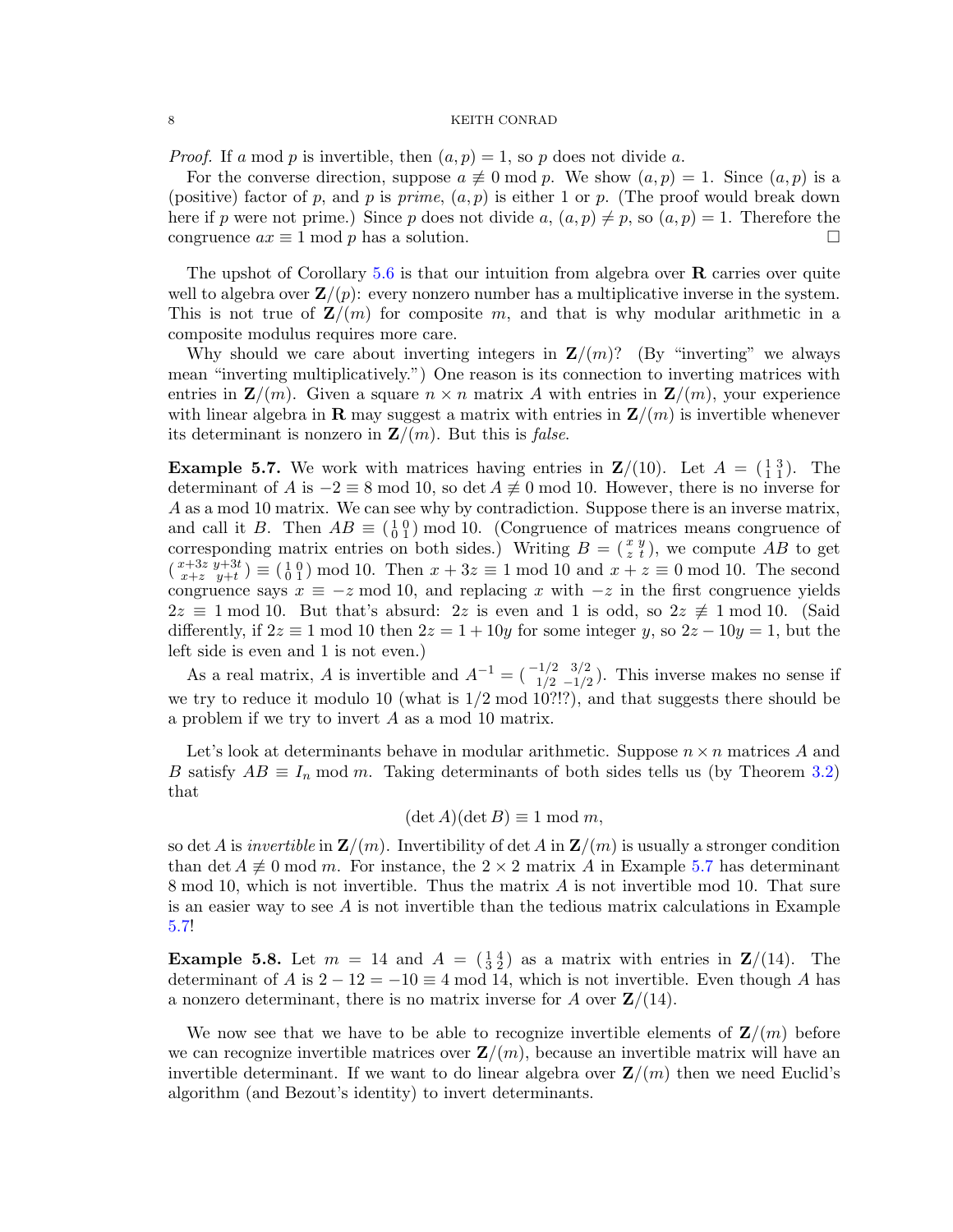#### 6. Block ciphers

This last section gives a cryptographic application of linear algebra over  $\mathbf{Z}/(m)$ . In cryptography, we are interested in various methods of encoding and decoding text.

The simplest idea, going back to Julius Caesar, is called a *shift cipher*. Simply pick an integer  $c$  and encode a letter by replacing it with the letter  $c$  places further along in the alphabet (wrap around to the start of the alphabet from the end if necessary). For instance, if we shift by 3, then we have

$$
A \mapsto D, B \mapsto E, C \mapsto F, \dots, Z \mapsto C.
$$

The message

### DOODLE

is encoded as

## GRRGOH.

The encoded message

### XKFJXI

is decoded by shifting back by 3 letters to

# ANIMAL.

The Caesar cipher has two critical flaws. First of all, since there are only 26 shifts, an adversary (who knows or suspects that the message was encoded with the Caesar cipher) can simply decode the message with each of the 26 possible shifts until a meaningful decryption is found. The second problem, which is illustrated in the examples above, is that a letter gets encoded to the same letter every time. A cipher with this feature (called a simple substitution cipher, whether or not the substitutions come from a cyclic shift of the alphabet) is easily cracked by taking into account the frequency of letters in ordinary English text. For instance, the most common letter in ordinary English text is E, so the most common letter in a text (of reasonable length) encoded by a simple substitution cipher is probably the encrypted form of the letter E.

Before moving on to other cryptographic methods, we describe the Casesar cipher using modular arithmetic. Identify the letters of the alphabet with two-digit strings:

(6.1) 
$$
A = 01, B = 02, ..., Z = 26.
$$

View the letters as elements of  $\mathbb{Z}/(26)$ . The shift by 3, say, is the encryption function  $E(x) \equiv x + 3 \mod 26$ . It is decrypted with  $D(y) \equiv y - 3 \mod 26$ .

We can get something a bit more mathematically interesting than a shift cipher by allowing scaling before translating:  $E(x) = ax + b$ , where  $(a, 26) = 1$ . A plain shift has  $a = 1$ . Suppose  $a = 5$  and  $b = 3$ . Then  $E(x) \equiv 5x+3 \mod 26$ , so letting  $x = 1, 2, 3, \ldots, 25, 0$ gives the encoding

$$
A \mapsto H, B \mapsto M, \dots, Z \mapsto C.
$$

The decryption is based on inverting a linear function: If  $y = 5x + 3$ , then  $x = (1/5)(y - 3)$ . In  $\mathbb{Z}/(26)$ , the inverse of 5 is 21 (check!), so the decryption function is  $D(y) = 21(y-3)$  $21y + 15$  (because  $12(-3) = -36 \equiv 15 \mod 26$ ).

Using  $E(x) = 5x + 3$  on  $\mathbb{Z}/(26)$ , check the encrypted version of DOODLE is now

WZZWKB.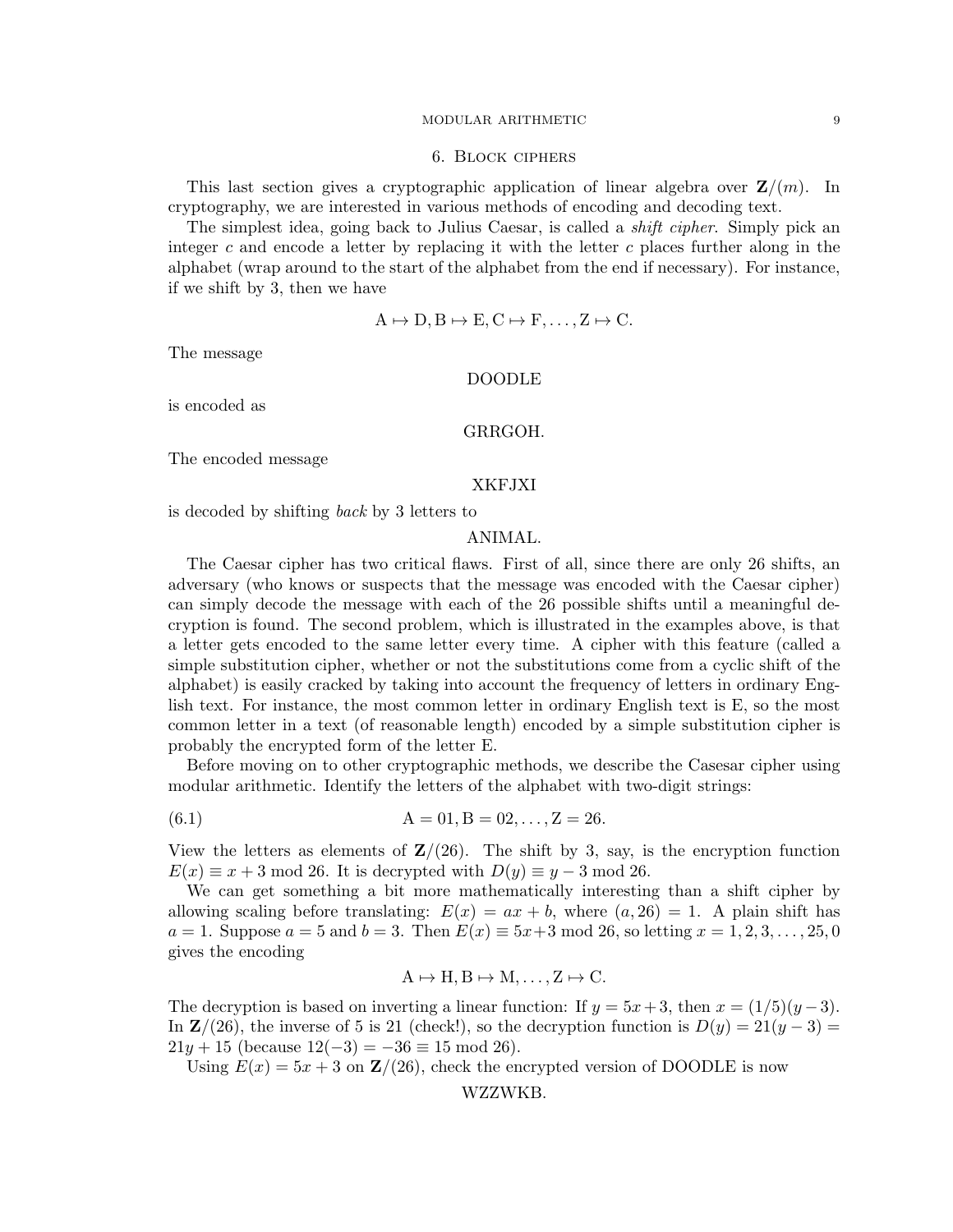While the introduction of the scaling before we shift enlarges the number of possible ciphers, we are still encoding one letter at a time, and each letter gets encoded in the same way no matter where it appears in the text, so a frequency analysis on a moderate amount of text would let us determine the scaling and shift parameters.

We now use linear algebra over  $\mathbb{Z}/(26)$  to encode blocks of text. This is called a block cipher. We will describe the idea using two-letter blocks. For instance,

### DOODLE

becomes

DO OD LE.

Each block can be viewed as a column vector over  $\mathbf{Z}/(26)$ :

$$
\begin{pmatrix} D \ D \end{pmatrix} = \begin{pmatrix} 4 \\ 15 \end{pmatrix}, \quad \begin{pmatrix} O \\ D \end{pmatrix} = \begin{pmatrix} 15 \\ 4 \end{pmatrix}, \quad \begin{pmatrix} L \\ E \end{pmatrix} = \begin{pmatrix} 12 \\ 5 \end{pmatrix}.
$$

Pick a  $2 \times 2$  matrix over  $\mathbb{Z}/(26)$ . For concreteness, take

$$
\mathcal{A} = \left( \begin{array}{cc} 3 & 2 \\ 1 & 11 \end{array} \right).
$$

Our encoding algorithm will be the product of  $A$  with each vector, calculations being made modulo 26:

$$
\mathcal{A}\begin{pmatrix} 4\\15 \end{pmatrix} = \begin{pmatrix} 16\\13 \end{pmatrix}, \quad \mathcal{A}\begin{pmatrix} 15\\4 \end{pmatrix} = \begin{pmatrix} 1\\7 \end{pmatrix}, \quad \mathcal{A}\begin{pmatrix} 12\\5 \end{pmatrix} = \begin{pmatrix} 20\\15 \end{pmatrix}.
$$

Turning each coordinate back into a letter, the encoded form of DOODLE is

# PMAGTO.

Notice that the two D's in DOODLE, as well as the two O's, have been encoded by different letters. (Why did this happen?) Clearly this is a desirable feature from a security standpoint.

Suppose we received the message

#### UPFOOU

and we know it was encoded by multiplication by the above matrix  $\mathcal{A} = \begin{pmatrix} 3 & 2 \\ 1 & 11 \end{pmatrix}$ . Since encoding is  $E(\mathbf{v}) = A\mathbf{v}$ , decoding is achieved by multiplication by the inverse of A:  $D(\mathbf{v}) =$  $\mathcal{A}^{-1}$ v. When is a 2 × 2 matrix invertible? In a first linear algebra course you learn that a (square) matrix with real entries is invertible precisely when its determinant is nonzero, and in the  $2 \times 2$  case  $\left(\begin{smallmatrix} a & b \\ c & d \end{smallmatrix}\right)$  has inverse

$$
\frac{1}{ad-bc}\left(\begin{array}{cc}d&-b\\-c&a\end{array}\right).
$$

For matrices with entries in  $\mathbf{Z}/(m)$ , the rule for invertibility of a matrix is not that the determinant is nonzero. For example, taking  $m = 26$ , the matrix  $\left(\frac{1}{3}, \frac{2}{4}\right)$  has determinant  $-2 \equiv 24 \mod 26$ , which is not 0 mod 26, but this matrix is not invertible mod 26: for no  $2 \times 2$  matrix M is  $\left(\frac{1}{3}\frac{2}{4}\right)M \equiv \left(\frac{1}{0}\frac{0}{1}\right) \mod 26$ .

**Theorem 6.1.** A 2  $\times$  2 matrix with entries in  $\mathbf{Z}/(m)$  has an inverse precisely when its determinant is invertible in  $\mathbf{Z}/(m)$ , in which case its inverse is given by the same formula as in the real case.